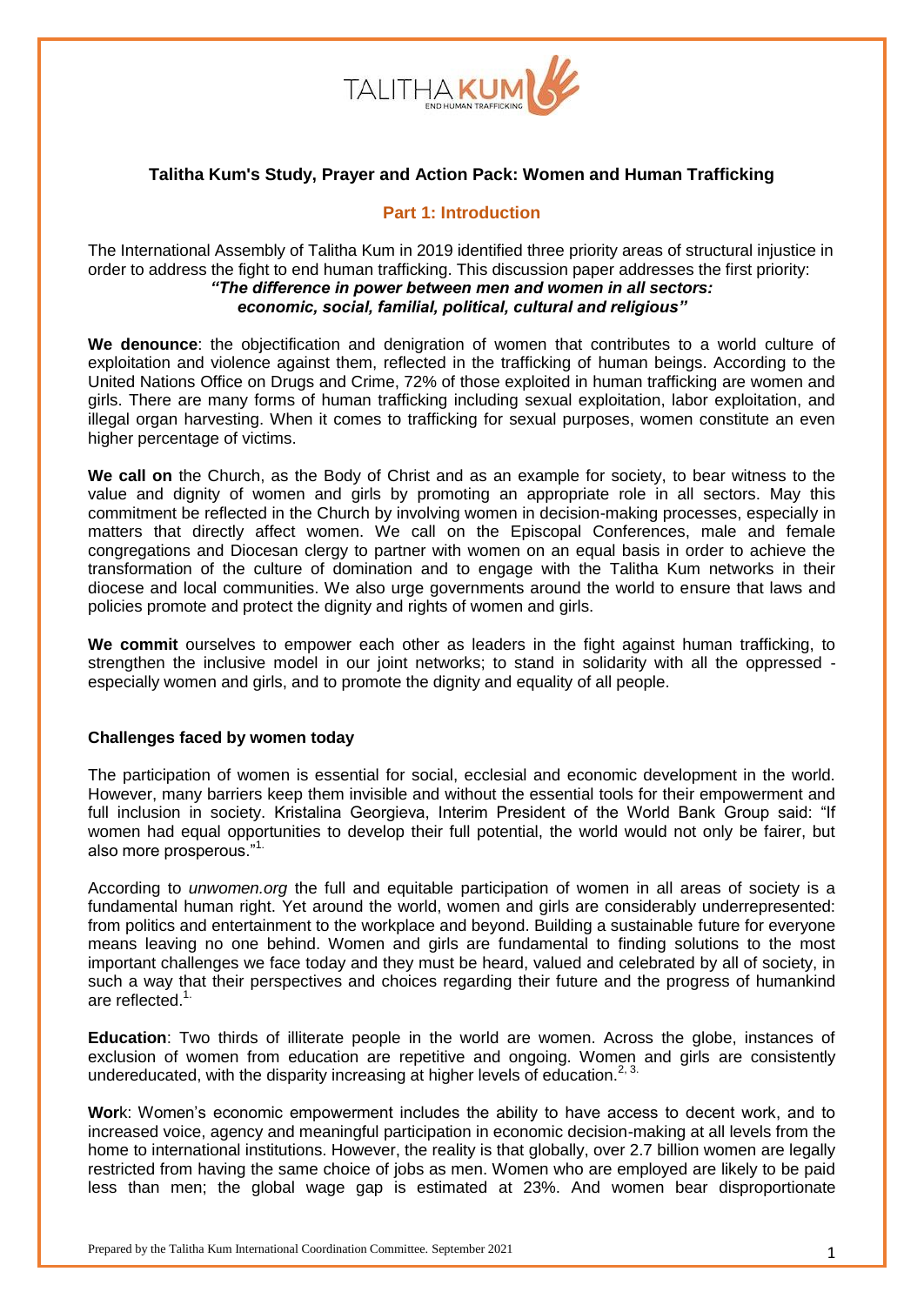

responsibility for unpaid care and domestic work which, though essential to the functioning of the economy, often goes uncounted and unrecognized.<sup>4, 5.</sup>

**Politics**: Despite increases in the number of women at the highest levels of political power over the past decade, widespread gender inequalities persist: progression in women holding ministerial portfolios has slowed, with just a small increase to from 21.3 per cent in 2020 to 21.9 per cent in 2021. The number of countries with no women in government has increased; and only 25.5 per cent of national parliamentarians are women, compared to 24.9 per cent the year before. Twenty-six years after the *Beijing [Declaration](https://www.unwomen.org/en/digital-library/publications/2015/01/beijing-declaration) and Platform for Action*, which set the international target for reaching gender balance in political decision-making, women are underrepresented across all levels of power.<sup>6,7</sup> The prevalence of cultural and traditional practices continues to be an obstacle for women to fully participate in political life. Women are universally underrepresented at all levels of decision-making.

**Violence Against Women and Girls**: The objectification of women is a significant factor that contributes to a climate in which violence and exploitation is both tolerated and tacitly encouraged. As Geraldina Céspedes, OP, noted: "We are in an era of economic exploitation of women's bodies, in which it is primarily men who, in a planned and organized way, extract significant economic benefits. This commodification and exploitation of women's bodies is one of the components at the heart of the current capitalist accumulation." <sup>8.</sup>

The United Nations reports that violence against women and girls (VAWG) is one of the most widespread, persistent and devastating human rights violations in our world today. It remains largely unreported due to the impunity, silence, stigma and shame surrounding it.

In general terms, it manifests itself in physical, sexual and psychological forms, including:

- intimate partner violence (battering, psychological abuse, marital rape, femicide);
- sexual violence and harassment (rape, forced sexual acts, unwanted sexual advances, child sexual abuse, forced marriage, street harassment, stalking, cyber- harassment);
- human trafficking (slavery, sexual exploitation);
- female genital mutilation; and
- child marriage.<sup>9,10.</sup>

The following statistics illustrate the shocking levels of violence against women worldwide:

- Globally, an estimated 736 million women—almost one in three—have been subjected to intimate partner violence, non-partner sexual violence, or both at least once in their life (30 per cent of women aged 15 and older).
- One hundred thirty-seven women are killed by a member of their family every day. It is estimated that of the 87,000 women who were intentionally killed in 2017 globally, more than half (50,000) were killed by intimate partners or family members. More than one third (30,000) of the women intentionally killed in 2017 were killed by their current or former intimate partner.
- Globally, violence against women disproportionately affects low- and lower-middle-income countries and regions. Thirty-seven per cent of women aged 15 to 49 living in countries classified by the Sustainable Development Goals as "least developed" have been subject to physical and/or sexual intimate partner violence in their life. Twenty-two per cent of women living in "least developed countries" have been subjected to intimate partner violence in the past 12 months—substantially higher than the world average of 13 per cent.
- Women and girls together account for 72 per cent of all human trafficking victims globally, with girls representing more than three out of every four child trafficking victims. Most women and girls are trafficked for the purpose of sexual exploitation.
- At least 200 million women and girls, aged 15–49 years, have undergone female genital mutilation in 31 countries where the practice is concentrated. Half of these countries are in West Africa. There are still countries where female genital mutilation is almost universal, where at least 9 in 10 girls and women, aged 15–49 years, have been cut.<sup>11.</sup>
- In 2016, there were an estimated 15.4 million people in forced marriages. 88% of victims were women and girls. 37% of victims were under 18 at the time of the marriage. Of these, 44% were under 15 at the time of the marriage.<sup>12.</sup>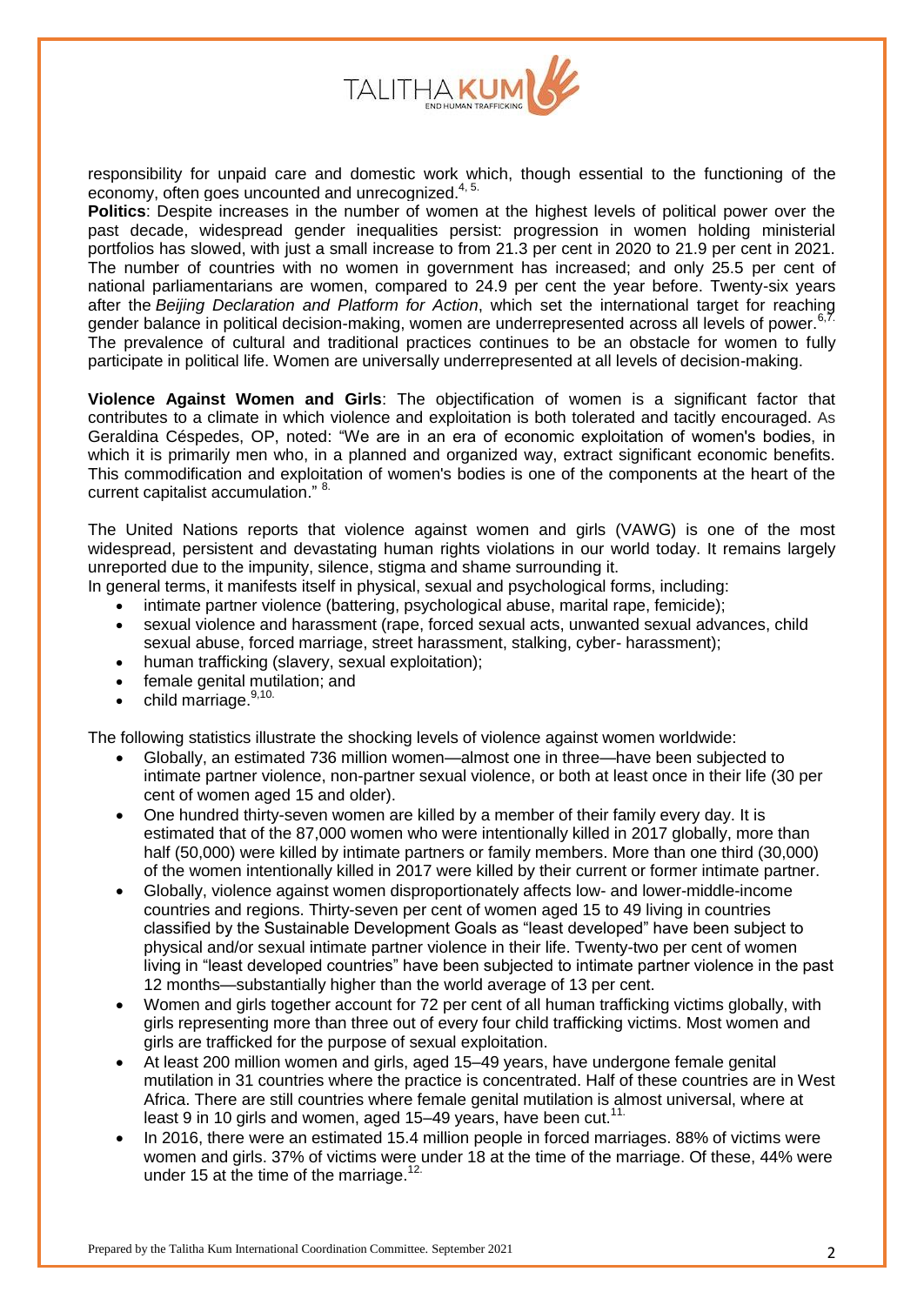

**Women and migration**: There is an estimated 272 million migrants in the world, about half of whom are women. Migration is a gendered process where women and men are treated differently. Women face entrenched limits to their opportunities, autonomy, freedoms and safety, rendering them vulnerable to systemic violations of their human rights.<sup>1</sup>

**Women and Human Trafficking**: A great scourge emerging from consumer society is human exploitation and human trafficking. The UNODC 2020 Global Report on Human Trafficking<sup>14</sup> states that globally women and girls represent 65% of detected victims of human trafficking. The most frequent forms of human trafficking of women are sexual exploitation (77%) and forced labor (14%). Globally, forced marriages represent 1% of exploitation among detected victims of trafficking, though this figure is much higher in some regions. Emerging data shows that LGBTQI+ individuals are at higher risk of becoming victims of human trafficking.

**Women and Social Protection Systems:** The United Nations has determined a set of basic social security guarantees to ensure universal and equal access to essential health care and income security. National social protection floors should comprise at least the following four social security guarantees, as defined at the national level:

- 1. access to essential health care, including maternity care;
- 2. basic income security for children, providing access to nutrition, education, care and any other necessary goods and services;
- 3. basic income security for persons in active age who are unable to earn sufficient income, in particular in cases of sickness, unemployment, maternity and disability;
- 4. basic income security for older persons.<sup>1</sup>

Recent studies have identified ongoing failures towards women in responses to Covid-19 and reiterated need for universal gender-responsive social protection systems.<sup>16.</sup>

**A Global Agenda for Gender Equality:** The United Nations Sustainable Development Goals provide a global agenda towards achieving gender equality and empowering all women and girls – based on the assertion that "gender equality is not only a human right, but a necessary foundation for a peaceful, prosperous and sustainable world".<sup>17</sup> The following SDG's specifically address women and girls, and human trafficking:

- SDG 5 Gender equality, Target 2, which calls on the elimination of "all forms of violence against all women and girls in the public and private spheres, including trafficking and sexual and other types of exploitation", and Target 3, which provides for the elimination of all harmful practices such as child, early, and forced marriages;
- SDG 8 Decent work and economic growth, Target 7 that requires to "take immediate and effective measures to eradicate forced labour, end modern slavery and human trafficking and secure the prohibition and elimination of the worst forms of child labour, including recruitment and use of child soldiers, and by 2025 end child labour in all its forms";
- SDG 10 Reduced inequalities, Target 4, which calls for "adopting policies, especially fiscal, wage and social protection policies, and progressively achieve greater equality"; and Target 7 that prompts States to "facilitate orderly, safe, regular and responsible migration and mobility of people, including through the implementation of planned and well-managed migration policies";
- SDG 16 Peace, justice and strong institutions, Target 2, which calls to "end abuse, exploitation, trafficking and all forms of violence against and torture of children".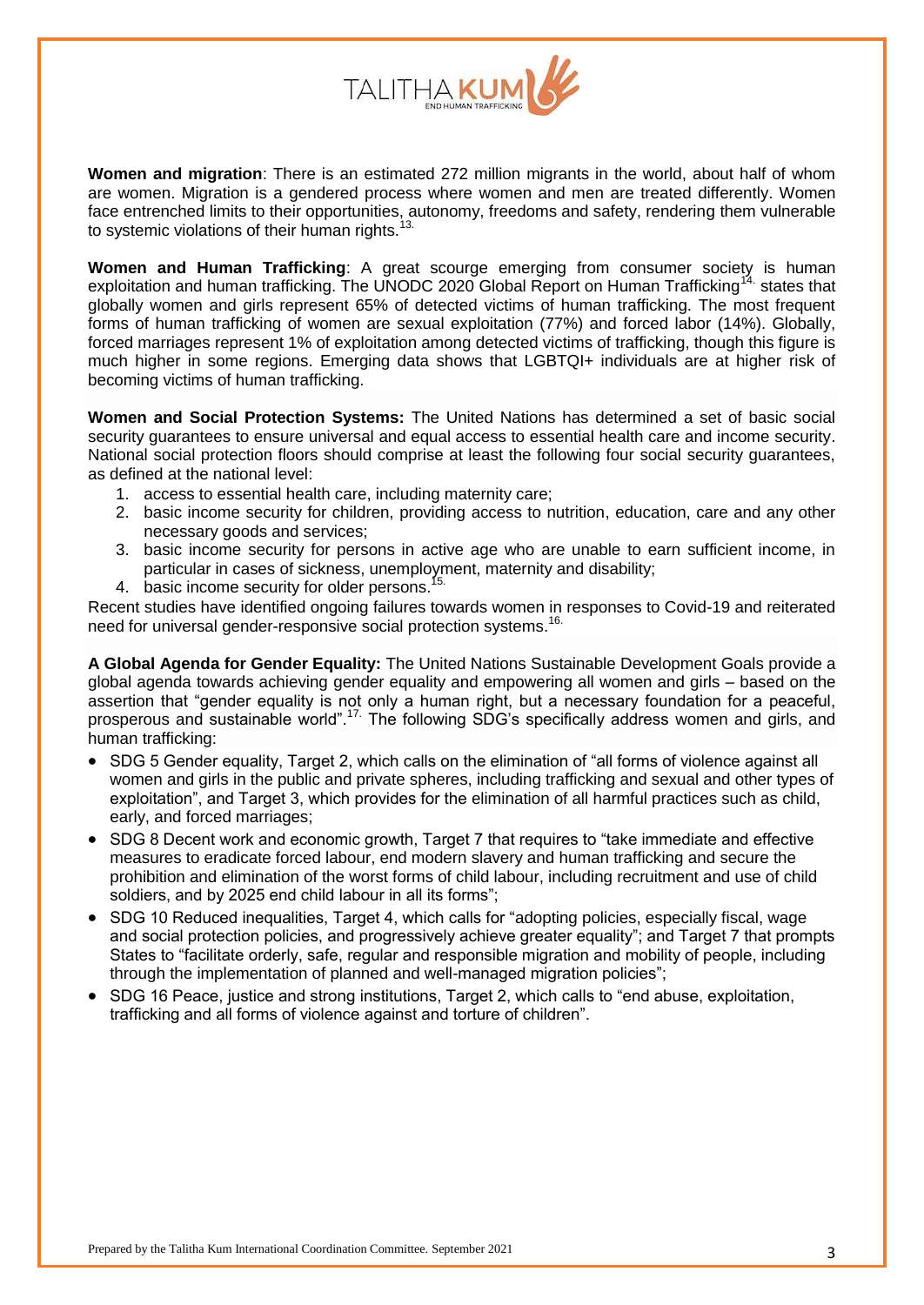

# **Talitha Kum: Women and Human Trafficking**

**Part 2: What Our Catholic Tradition Teaches About the Dignity of Women**

## **Inspiration from Scripture**

- 1. Created in God's own image (Genesis 1:27)
- 2. Miriam, the prophetess (Exodus 15:20-21)
- 3. God…brought you out…of slavery (Exodus 20:2)
- 4. O Deborah, you rose up, a mother in Israel (Judges 5:7)
- 5. Rejoice, so highly favored! The Lord is with you (Luke 1:28)
- 6. All generations shall call me blessed (Luke 1:48)
- 7. On the strength of the woman's testimony (John 4:39)
- 8. It was the women who stayed with Jesus (John 19:25)
- 9. Jesus appears to the women (Matthew 28:8-10)
- 10. (The women) must go and tell his disciples (Mark 16:1-8)
- 11. The apostles refuse to believe the women (Luke 24:1-11)
- 12. Jesus said, 'Mary!' She recognized him (John 20:17-18)
- 13. When the day of Pentecost came, they were all together (Acts 2:1,4)
- 14. (On) both men and women, I will pour out my Spirit (Acts 2:17-18)
- 15. I commend to you our sister Phoebe (Romans 16:1-3)
- 16. All are one in Christ Jesus (Galatians 3:26-28)

### **Catholic Social Teaching concerning the dignity and rights of women**

- 1. "Where they have not yet won it, women claim for themselves an equity with men before the law and in fact." (*Pastoral Constitution on the Church in the Modern World, Gaudium et Spes, #9. Promulgated by Pope Paul VI on December 7, 1965*.)
- 2. "... with respect to the fundamental rights of the person, every type of discrimination, whether social or cultural, whether based on sex, race, color, social condition, language or religion, is to be overcome and eradicated as contrary to God's intent. For in truth it must still be regretted that fundamental personal rights are still not being universally honored. Such is the case of a woman who is denied the right to choose a husband freely, to embrace a state of life or to acquire an education or cultural benefits equal to those recognized for men". (*Gaudium et Spes, #29*)
- 3. "Therefore the duty most consonant with our times, especially for Christians, is that of working diligently for fundamental decisions to be taken in economic and political affairs, both on the national and international level which will everywhere recognize and satisfy the right of all to a human and social culture in conformity with the dignity of the human person without any discrimination of race, sex, nation, religion or social condition". (*Gaudium et Spes, #60)*
- 4. "It is universally admitted even by people with a critical attitude towards the Christian message - that in the eyes of his contemporaries Christ became a promotor of women's true dignity and of the vocation corresponding to this dignity." (*Mulieris Dignitatem, #9, 1988)*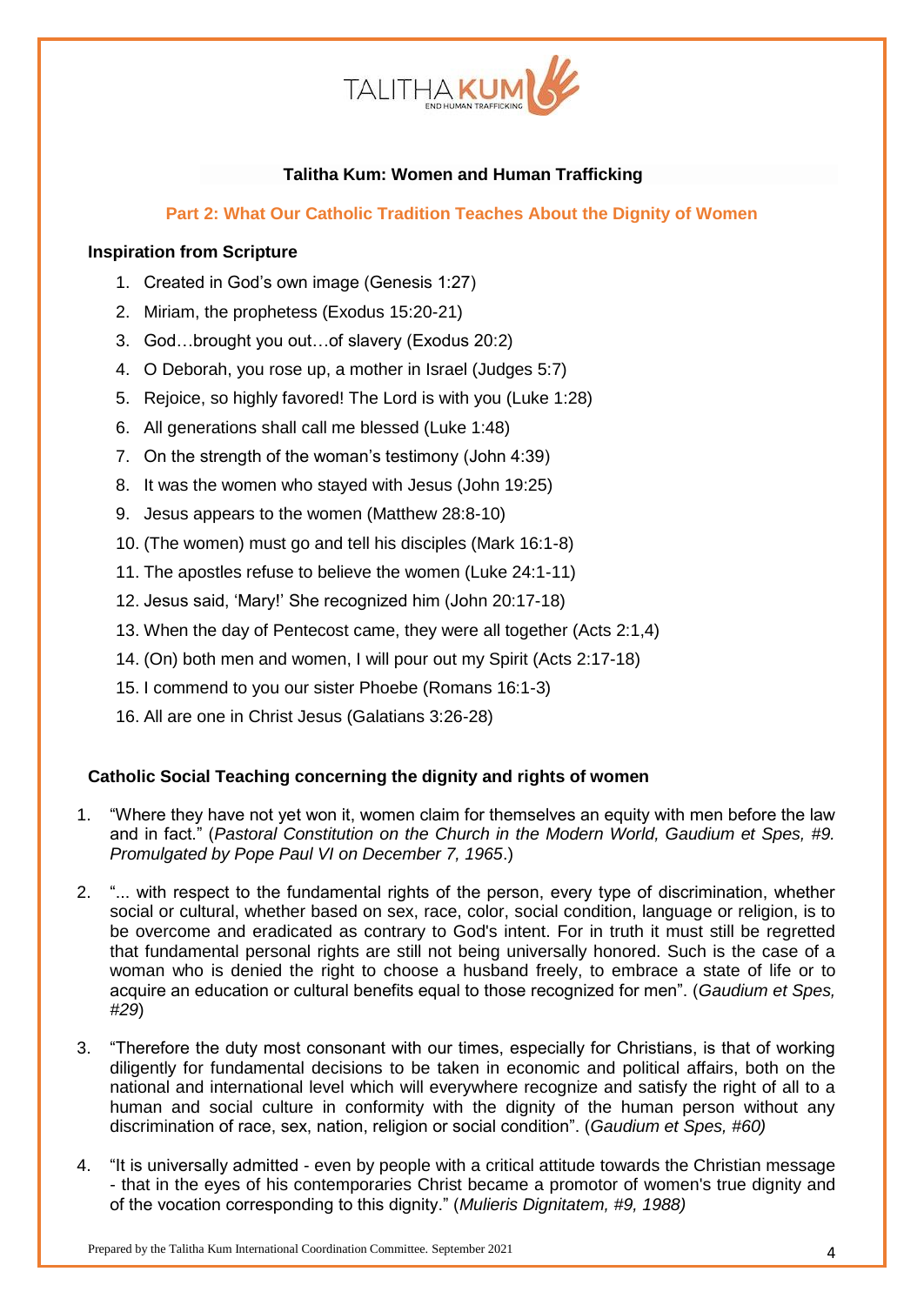

- 5. "In all of Jesus' teaching, as well as in his behaviour, one can find nothing which reflects the discrimination against women prevalent in his day. On the contrary, his words and works always express the respect and honour due to women". (*Mulieris Dignitatem, #13*)
- 6. "Christ's way of acting, the Gospel of his words and deeds, is a consistent protest against whatever offends the dignity of women." (*Mulieris Dignitatem, #15*)
- 7. "Mary Magdalene was the first eyewitness of the Risen Christ, and for this reason she was also the first to bear witness to him before the Apostles. This event, in a sense, crowns all that has been said previously about Christ entrusting divine truths to women as well as men. (*Mulieris Dignitatem, #16*)
- 8. "It is time to examine the past with courage, to assign responsibility where it is due in a review of the long history of humanity. Women have contributed to that history as much as men and, more often than not, they did so in much more difficult conditions. …Sadly, very little of women's achievements in history can be registered by the science of history. But even though time may have buried the documentary evidence of those achievements, their beneficent influence can be felt as a force which has shaped the lives of successive generations, right up to our own. To this great, immense feminine "tradition" humanity owes a debt which can never be repaid." (*Pope John Paul II, Letter to Women, #3, 1995.)*
- 9. "And what shall we say of the obstacles which in so many parts of the world still keep women from being fully integrated into social, political and economic life? ...As far as personal rights are concerned, there is an urgent need to achieve real equality in every area: equal pay for equal work, protection for working mothers, fairness in career advancements, equality of spouses with regard to family rights and the recognition of everything that is part of the rights and duties of citizens in a democratic State." (*Letter to Women, #4*)
- 10. "Within the community of believers there can never be room for a poverty that denies anyone what is needed for a dignified life." (*Deus Caritas Est*, #20, 2005)
- 11. "I readily acknowledge that many women share pastoral responsibilities with priests, helping to guide people, families and groups and offering new contributions to theological reflection. But we need to create still broader opportunities for a more incisive female presence in the Church." *(Evangelii Gaudium, #103, 2013.)*
- 12. " .. demands that the legitimate rights of women be respected, based on the firm conviction that men and women are equal in dignity, present the Church with profound and challenging questions which cannot be lightly evaded." (*Evangelii Gaudium, #104*)
- 13. "...the organization of societies worldwide is still far from reflecting clearly that women possess the same dignity and identical rights as men. We say one thing with words, but our decisions and reality tell another story. Indeed, "doubly poor are those women who endure situations of exclusion, mistreatment and violence, since they are frequently less able to defend their rights." (*Fratelli Tutti, #23, 2020*)
- 14. "Words like freedom, democracy or fraternity prove meaningless, for the fact that "only when our economic and social system no longer produces even a single victim, a single person cast aside, will we be able to celebrate the feast of universal fraternity." (*Fratelli Tutti, #110*)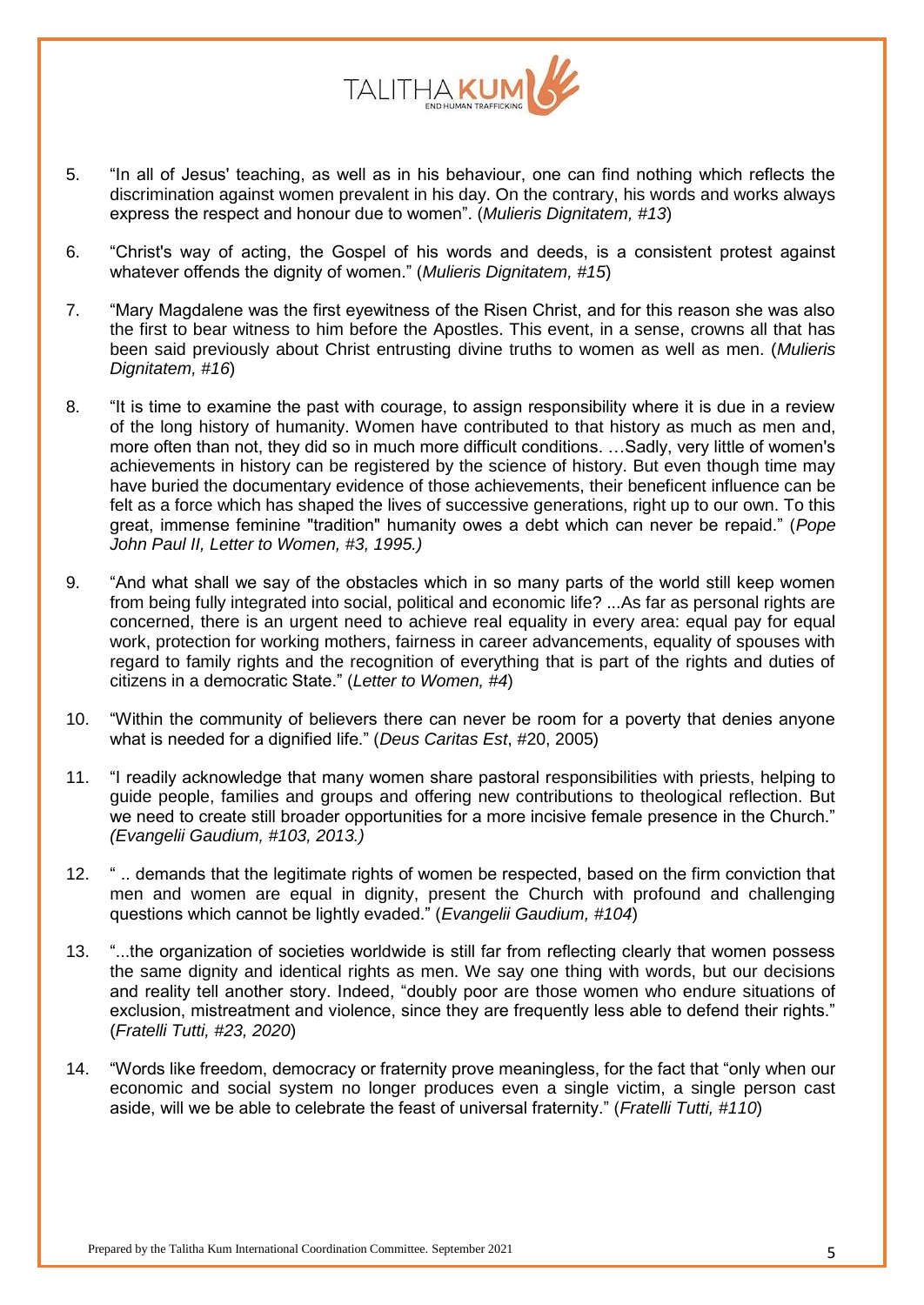

### **Part 3: Discussion Guide**

This guide is provided to assist discussion, reflection, and discernment. It is intended to be used in conjunction with the accompanying information pages outlining current facts, Scripture references and Catholic Social Teaching. Some additional reading is provided if participants wish to explore the issue in more detail.

Discussion Leaders may wish to supplement Part 3 with some excerpts from documents, policies, or articles published by your local Church (e.g. Catholic Bishops' Conferences), and Part 4 with articles from your own context (e.g. local media, talks, presentations, statements from Conferences of Religious).

Please modify the following to suit your particular context and group.

### **Process**

You are invited to use the following process (or other, as best suits your group). Invite participants to read the accompanying Information Pages and at least one of the accompanying reference articles.

The 4 phases – Observe, Reflect, Interpret, Decide – can be used as a 4-step discussion outline. That is, take each phase one at a time … pose one or more of the questions, discuss, and then move on to the next phase ... and repeat.

### **Prayer**

Creator God, teach us to listen to the voices of women with attention, compassion and respect.

Open our ears to the cries of women who have been victims of violence; who have been denied dignity, education, food, healthcare, economic opportunity and even life itself, simply because they are female.

Grant, O God, that all people may recognize women as equal partners in every aspect of life, and value their contributions in society and in the Church.

May your Spirit empower us to be instruments of justice for women in our homes, our places of work, our schools and universities, in government, in the arts, and in leadership roles in the church.

We look forward to the future in faith and hope, praying and working for the day when women are truly respected, free to develop and use their gifts. and to share in all the benefits of human life and work. Amen.

Saint Josephine Bakhita, pray for us.

*(Adapted from the Prayers for Equality from the Education for Justice website – Center of Concern, Washington, DC)*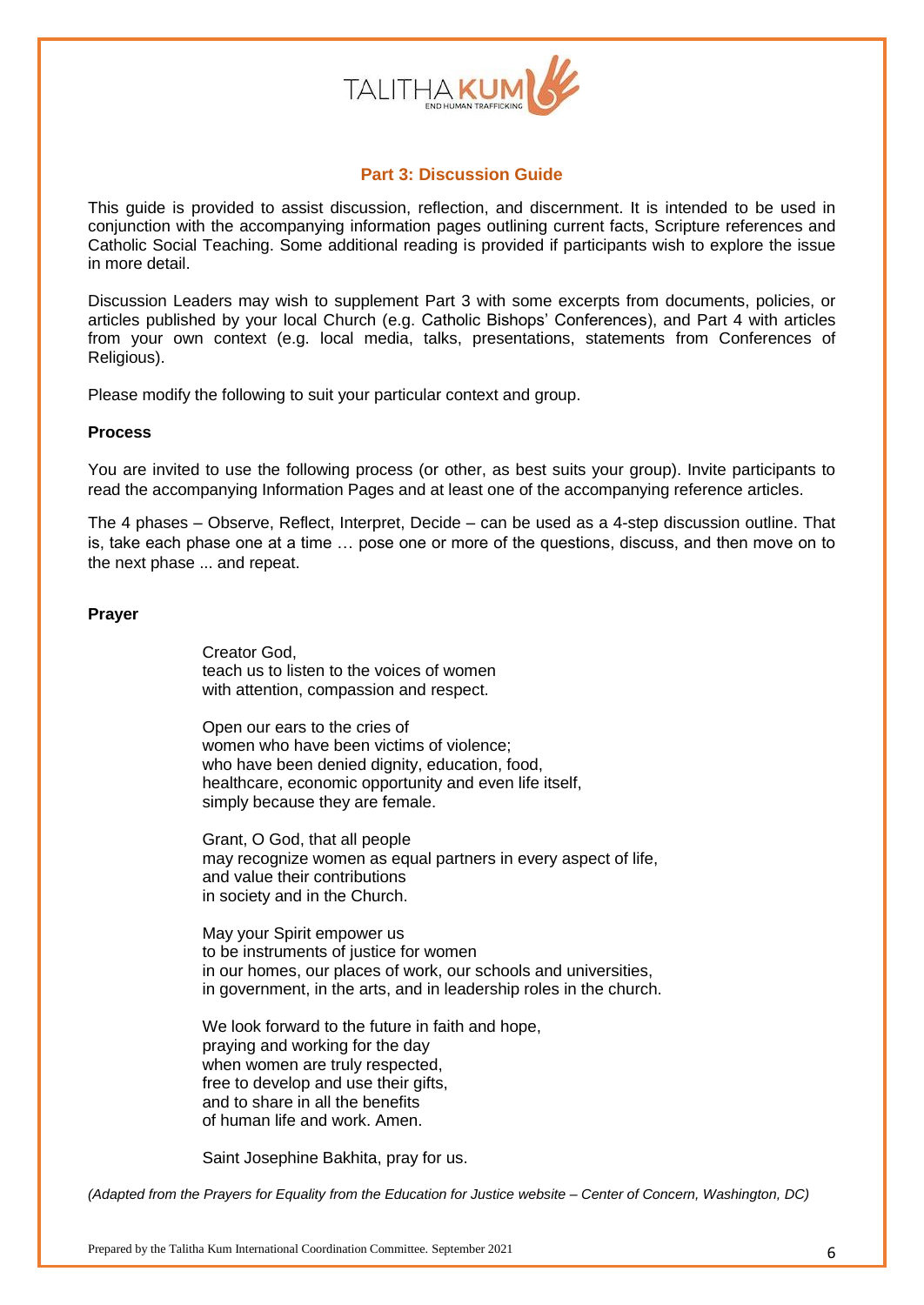

### **Discussion**

### **Observe**

- 1. In your reading, what words, phrases stood out for you?
- 2. Which people or situations come to mind when you read? Who? Why?

### **Reflect**

- 1. What phrases or passages were challenging / discomforting? What do you feel?
- 2. Who are some people, in your experience, who have been most impacted by gender inequity?
- 3. What connections do you see between gender inequity issues and human trafficking?
- 4. How do you perceive your role in patriarchal spaces in the Church?
- 5. How do you see gender inequity reflected in your places of interaction? Work? Community? Church? Society? Politics?
- 6. Can you identify any source of inspiration in the face of inequality and injustice people (past or present), countries, literature, Scripture, sources from your local/national Church, cultural or community context?

## **Interpret**

- 1. What challenges to inequality and injustices against women stand out for you and your network?
- 2. What can we learn from good practice and policy in selected organisations or settings?
- 3. What ideas do you have for how you and your Network could commit to the empowerment of women and creating gender equality?
- 4. How can Talitha Kum members better support and empower each other?
- 5. What suggestions do you have for the Talitha Kum International Network to advance this priority action?

### **Decide**

- 1. What action can your Network commit to?
- 2. Can your Network create a statement using the "we denounce ... we appeal ... we commit ..." model regarding this Talitha Kum priority? Share your statement with Talitha Kum.
- 3. Inspire others to act! Share your action with the Talitha Kum Network.
	- Write a social media post about it, and share using #CareAgainstTrafficking, #EconomyWithoutTrafficking and #TalithaKum
	- Record a short video describing your action, and share it using #CareAgainstTrafficking, #EconomyWithoutTrafficking and #TalithaKum
	- Share a prayer or reflection on your action #CareAgainstTrafficking, #EconomyWithoutTrafficking and #TalithaKum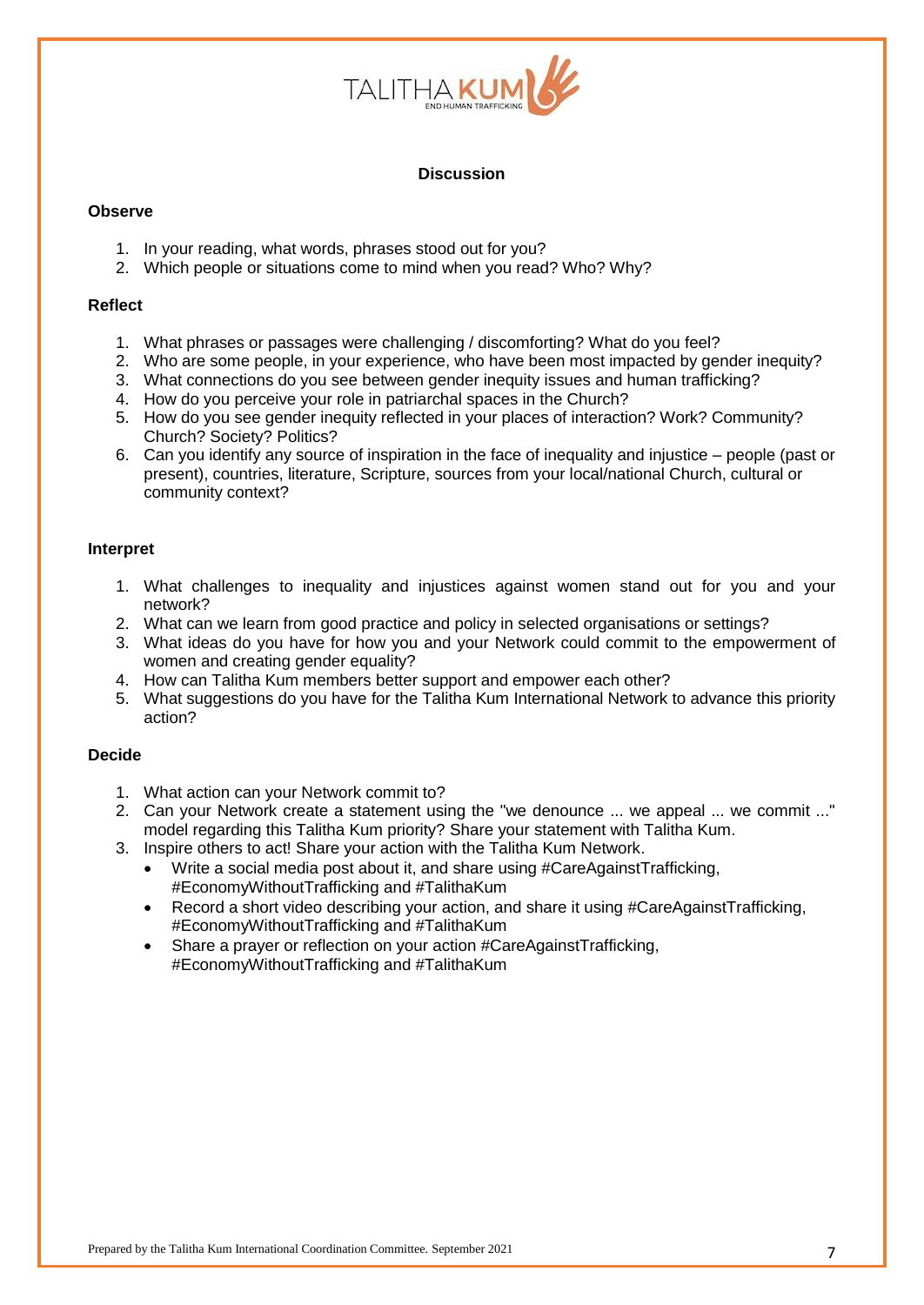

### **Concluding song: Mujeres Nuevas (New Women)**, Cristóbal Fones SJ Adaptation "Give us a heart" Text and music © 1972. Juan Antonio Espinosa.

### **<https://youtu.be/ZtN2eaNP4qk>**

### *Give us a big heart to love. Give us a strong heart to fight.*

New women, creators of history, builders of new humanity, new women who live existence as the risk of a long journey.

#### *Give us a big heart to love. Give us a strong heart to fight.*

New women, fighting in hope, walkers, thirsty for truth, new women without brakes or chains, free women, who demand freedom.

#### *Give us a big heart to love. Give us a strong heart to fight.*

New women, loving without borders, above races and places, new women next to the poor, sharing a roof and bread with them.

### *Give us a big heart to love. Give us a strong heart to fight.*

### **Mujeres Nuevas (New Women)**, Cristóbal Fones SJ (Spanish Lyrics)

#### *Danos un corazón, grande para amar. Danos un corazón, fuerte para luchar.*

Mujeres nuevas creadoras de la historia, constructoras de nueva humanidad mujeres nuevas que viven la existencia como riesgo de un largo caminar.

#### *Danos un corazón, grande para amar. Danos un corazón, fuerte para luchar.*

Mujeres nuevas luchando en esperanza, caminantes sedientas de verdad Mujeres nuevas sin frenos ni cadenas, mujeres libres que exigen libertad.

#### *Danos un corazón, grande para amar. Danos un corazón, fuerte para luchar.*

Mujeres nuevas amando sin fronteras, por encima de razas y lugar Mujeres nuevas al lado de los pobres, compartiendo con ellos techo y pan.

#### *Danos un corazón, grande para amar. Danos un corazón, fuerte para luchar.*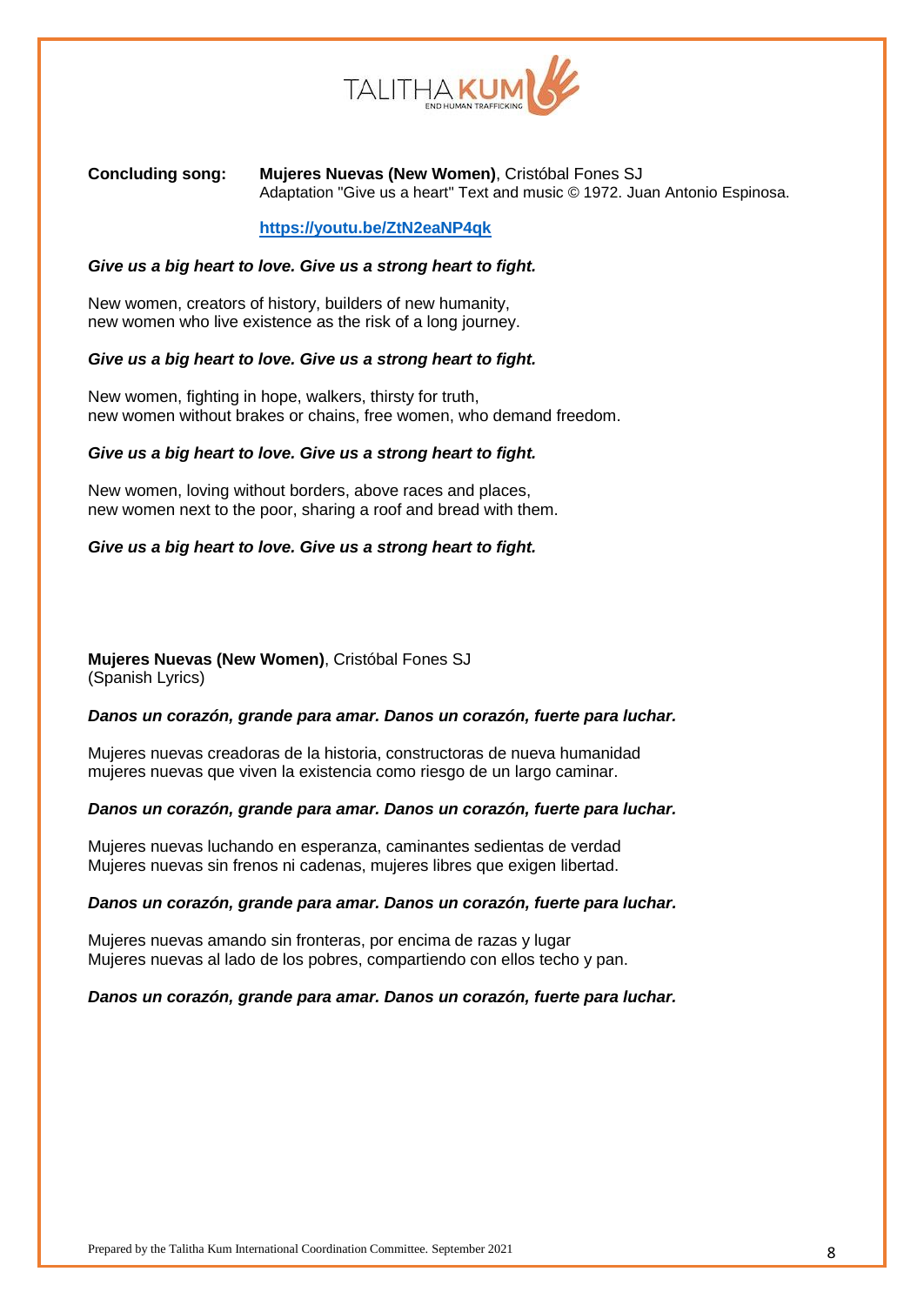

# **Part 4: References for reflection, analysis and further reading**

### **References (Footnotes to Part 1)**

1. [https://www.unwomen.org/en/digital-library/multimedia/2020/2/infographic-visualizing-the-data](https://www.unwomen.org/en/digital-library/multimedia/2020/2/infographic-visualizing-the-data-womens-representation)[womens-representation](https://www.unwomen.org/en/digital-library/multimedia/2020/2/infographic-visualizing-the-data-womens-representation)

2.<https://www.education-inequalities.org/>

3. <https://unesdoc.unesco.org/ark:/48223/pf0000372963/PDF/372963eng.pdf.multi>

[4. https://www.unwomen.org/en/what-we-do/economic-empowerment/facts-and-figures](https://www.unwomen.org/en/what-we-do/economic-empowerment/facts-and-figures)

5<https://data.unwomen.org/data-portal>

6.<https://www.unwomen.org/en/digital-library/publications/2021/03/women-in-politics-map-2021>

7.<https://beijing20.unwomen.org/en/about>

8. Subsidio No 3. La relación entre género y trata de personas. Revista CLAR Año LII-No 4/octubre – diciembre. 2014. Trata de Personas: quitar la piedra y desatar las vendas. Pag. 35

9.<https://www.unwomen.org/en/what-we-do/ending-violence-against-women/facts-and-figures>

- 10.<https://www.un.org/en/observances/ending-violence-against-women-day>
- 11. [https://www.api-gbv.org](https://www.api-gbv.org/)
- 12.<https://www.ohchr.org/en/issues/women/wrgs/pages/childmarriage.aspx>

13.<https://interactive.unwomen.org/multimedia/explainer/migration/en/index.html>

14. <https://www.unodc.org/unodc/en/data-and-analysis/glotip.html>

15. [https://www.ilo.org/secsoc/areas-of-work/policy-development-and-applied-research/social](https://www.ilo.org/secsoc/areas-of-work/policy-development-and-applied-research/social-protection-floor/lang--en/index.htm)[protection-floor/lang--en/index.htm](https://www.ilo.org/secsoc/areas-of-work/policy-development-and-applied-research/social-protection-floor/lang--en/index.htm)

16. Social Protections and Covid-19 [https://www.unwomen.org/-](https://www.unwomen.org/-/media/headquarters/attachments/sections/library/publications/2021/think-piece-the-social-protection-response-to-covid-19-has-failed-women-en.pdf?la=en&vs=0) [/media/headquarters/attachments/sections/library/publications/2021/think-piece-the-social-protection](https://www.unwomen.org/-/media/headquarters/attachments/sections/library/publications/2021/think-piece-the-social-protection-response-to-covid-19-has-failed-women-en.pdf?la=en&vs=0)[response-to-covid-19-has-failed-women-en.pdf?la=en&vs=0](https://www.unwomen.org/-/media/headquarters/attachments/sections/library/publications/2021/think-piece-the-social-protection-response-to-covid-19-has-failed-women-en.pdf?la=en&vs=0)

17.<https://www.un.org/sustainabledevelopment/gender-equality/>